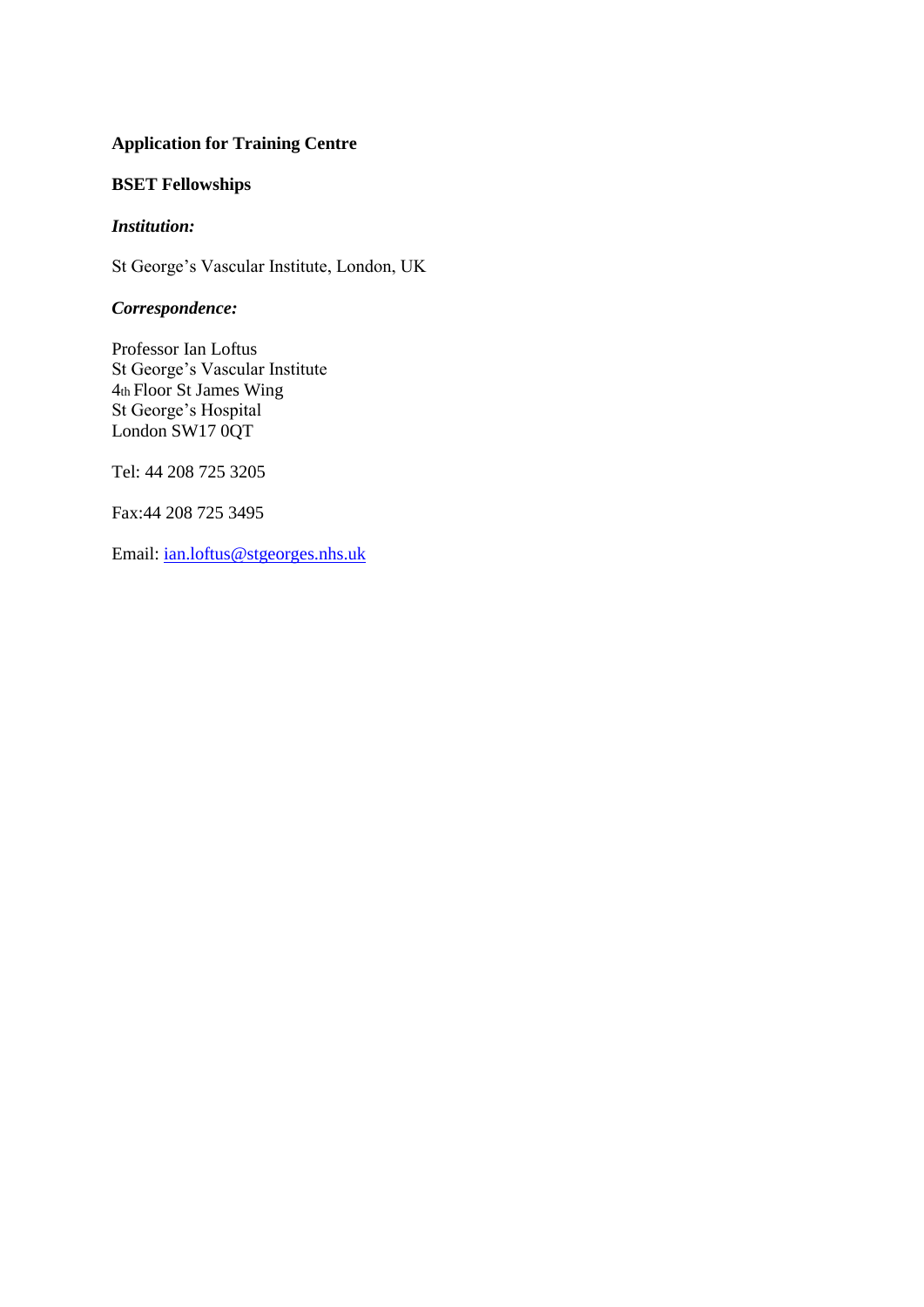# *St George's Vascular Institute – Clinical Perspective.*

The St George's Vascular Institute (SGVI) integrates clinical, research and educational activities within a single organisational structure across St George's Hospital Healthcare NHS Trust and St George's, University of London.

The clinical service is organised in a regionalised hub and spoke model. The Institute is responsible for delivering a range of arterial, venous and lymphatic services to a local population of 1.2 million and a tertiary referral service to a much wider area. St George's acts as the central hub in a clinical network that encompasses Kingston, Epsom and St Helier's, Croydon University, Ashford and St Peter's, and East Surrey Hospitals.

The St George's Vascular Institute has an international reputation for both the clinical treatment of aortic aneurysms and basic / translational research into the aneurysmal process. The Institute comprises 10 surgical consultants and associated staff. There is a collaboration with the interventional radiology department. We do daily 3-session endovascular procedures in a dedicated theatre hybrid suite. The St George's Vascular Institute has one of the largest aortic and lower limb endovascular practices in the UK and has an international clinical reputation in the treatment of aortic disease.

The Unit has a particular reputation for innovative and minimally invasive aneurysm repair. The clinical service underpins the research structure, which is completely integrated into both hospital and medical school.

Research within St George's Vascular Institute is integrated within both the NHS and University appointments and facilities. The Institute is a recognised environment for academic training in vascular surgery with an established allocation of NIHR funded Academic Clinical Fellows and Clinical Lecturers. Research facilities are located within the St George's campus, and may be divided into basic science and clinical investigations There are four main research groups within the Institute; a clinical trials group, a health services outcomes group, a technology innovation collaboration and an endovascular group.

### *Applicants:*

Prof Ian Loftus and Prof Peter Holt (vascular surgery);

Dr Rob Morgan and Dr Raj Das (interventional radiology)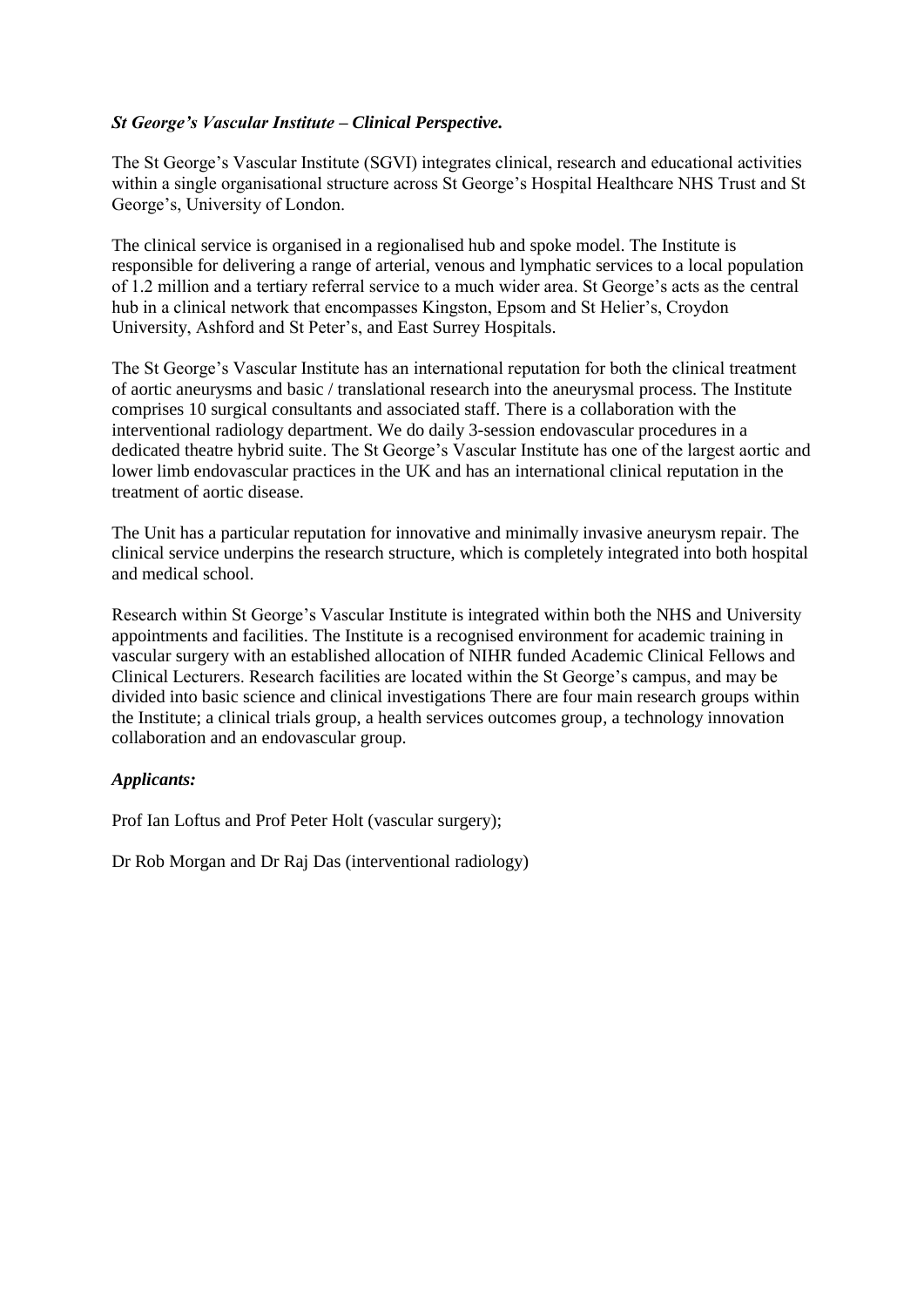# *Brief Description of Fellowship.*

The Fellowship could concentrate primarily on the endovascular treatment of aortic disease and/or lower limb pathologies.

### *Objectives of Fellowship.*

1. To gain an in-depth understanding of the pathological conditions affecting the aorta and/or lower limb.

2. To comprehend the pros and cons of endovascular treatment of aortic and/or lower limb pathology and to be conversant with the relative merits and disadvantages of open, endovascular and hybrid therapies.

3. To gain competence in the morphological assessment of the aorta with reference to the use of 3D workstations.

4. To become competent in planning endografts for the thoracic and thoracoabdominal aorta, with reference to standard, branched and fenestrated endografts.

5. To become competent (to the standard of sole operator) in performing elective infra-renal bifurcated endografts, and/or lower limb angioplasty.

6. To gain experience in the endovascular management of ruptured AAA.

7. To gain experience in the deployment of thoracic, fenestrated and branched endografts.

8. To become competent in the percutaneous approach for endovascular aneurysm repair using the pre-close technique.

9. To become competent in the post-operative management of patients undergoing endovascular aortic repair.

10. To participate in research projects pertaining to endovascular therapy

### *Statement of Collaboration.*

Professor Loftus, Professor Holt, and Dr Morgan have established a close working relationship in the treatment of aortic aneurysms, and Paul Moxey and the rest of the team have similar close working relationships with regard to lower limb interventions. The initial treatment of aortic disease is primarily undertaken by the vascular surgical staff who will be able to train the Fellow in all aspects of this area including diagnosis, patient selection, planning, and intervention. The lower limb work is shared between IR and the surgical team. The entire vascular team participates in joint clinical governance, academic meetings, firm management, and patient management.

### *Record of Training In Endovascular Surgery.*

St George's Vascular Institute has a strong record of endovascular training. The last three vascular surgical trainees performed approximately 80 endovascular aortic procedures in one year's training, and have gone to consultant posts where they have set up an endovascular service. Training includes performance of technical procedures and planning of endovascular cases. St George's Vascular Unit has extensive experience of running endovascular training courses.